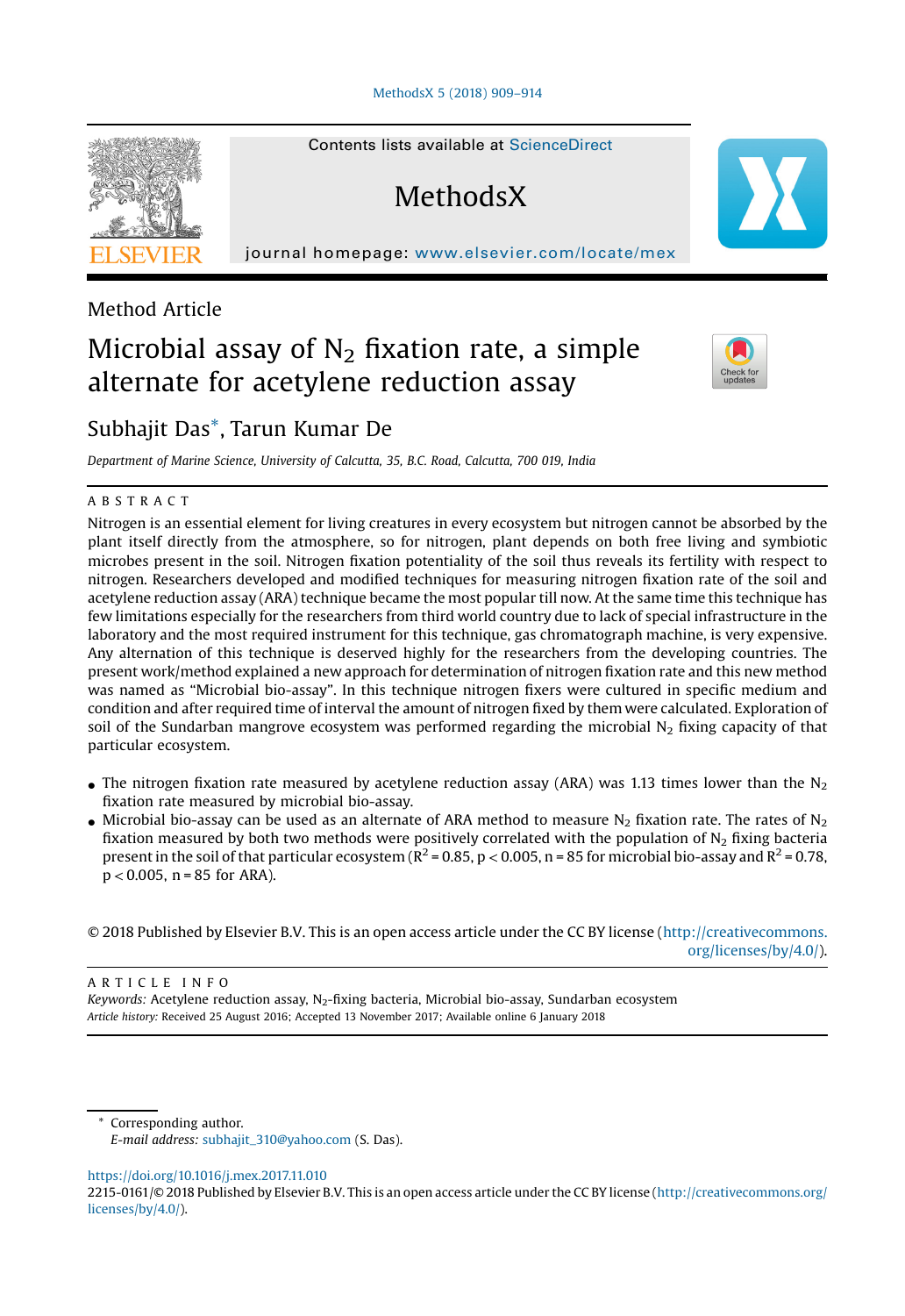#### Introduction

Atmospheric nitrogen can be fixed either by free living nitrogen fixing diazotrophs or by symbiotic microbes associated with plant roots. Nitrogen fixing bacteria plays the vital role in the biological conversion of dinitrogen (N<sub>2</sub>) gas into ammonia (NH<sub>3</sub>), the principal route of biological nitrogen fixation. The abundance and the ability of the  $N<sub>2</sub>$  fixation rate of nitrogen fixing bacteria are essential to explore for understanding the ecological status of an environment regarding the nitrogen cycle [\[1](#page-5-0)]. Quantification of  $N<sub>2</sub>$  fixation by nitrogen fixers is necessary for knowing their contribution in total nitrogen budget in a particular ecosystem [\[2](#page-5-0)]. For quantification of  $N_2$  fixation rate researchers were mainly dependent on acetylene reduction assay which relies on the preferential reduction of acetylene (C<sub>2</sub>H<sub>2</sub>) to ethylene (C<sub>2</sub>H<sub>4</sub>) by nitrogenase, instead of reducing N<sub>2</sub> to  $NH<sub>3</sub>$  [\[3](#page-5-0)]. In addition to acetylene reduction assay microbial bio-assay can also be encouraged where applicable. In this new technique  $N<sub>2</sub>$  fifing bacteria were grown in specific medium with required condition. After required interval of time the number of bacteria increased was counted. The total content of nitrogen present in the bacterial cell was measured before and after incubation period. the amount of nitrogen content increased was calculated as nitrogen fixed and by dividing it with incubation period, nitrogen fixation rate was calculated. The total population of nitrogen fixing bacteria along with the indirect (acetylene reduction assay) and direct (microbial bio-assay) quantification of nitrogen fixation rate can give a comparative profile of nitrogen budget of the ecosystem concerned. Nitrogenase enzyme required anoxic conditions to carry out  $N<sub>2</sub>$  fixation. Thereby, Sundarban mangrove it is an appropriate ecosystem to compare  $N<sub>2</sub>$  fixation methodologies. Previous studies showed that nitrogen fixation was accelerated in anoxic condition and it became necessary to explore the anoxic soil of Sundarban mangrove ecosystem for understanding the nitrogen fixation capacity of that soil relating with the population of nitrogen fixing bacteria. In the present work  $N_2$  fixation rate of the Sundarban mangrove ecosystem was measured both by direct and indirect method for a comparison study and the acceptability of the microbial bio-assay was monitored.

#### Methodology

#### Study site

Geographically in between 21°31′N and 22°30′N and longitude 88°10′E and 89°51′E the Sundarban Mangrove forest is located along the North East coast of Bay of Bengal, India. This mangrove forest is a part of the estuarine system of the River Ganges, NE coast of Bay of Bengal [\(Fig.](#page-2-0) 1), covering an area of 9630 km<sup>2</sup> . It constitutes several numbers of discrete islands. The climate in the region is characterized by the southwest monsoon (June–September), northeast monsoon or post-monsoon (October– January), and pre-monsoon (February–May); 70%–80% of annual rainfall occurs during the summer monsoon (southwest monsoon). The tide in this eastern complex is semidiurnal in nature with spring tide ranging between 4.27 m and 4.75 m and neap tide range between 1.83 m and 2.83 m. It is a unique bioclimatic zone in between the land and ocean boundaries of the Bay of Bengal and the largest delta on the globe. The deltaic terrain of Sundarban Biosphere Reserve comprises mainly saline alluvial soil consisting of clay, silt, fine and coarse sand particles.

## Description of sampling

Soil samples of 10 g were collected randomly from the deep forest region of Sundarban mangrove ecosystem from January to December with 5 cm segment from the surface to 60 cm of depth. Samples were transferred to the laboratory immediately in sterilized iced  $(4-6\degree C)$  condition.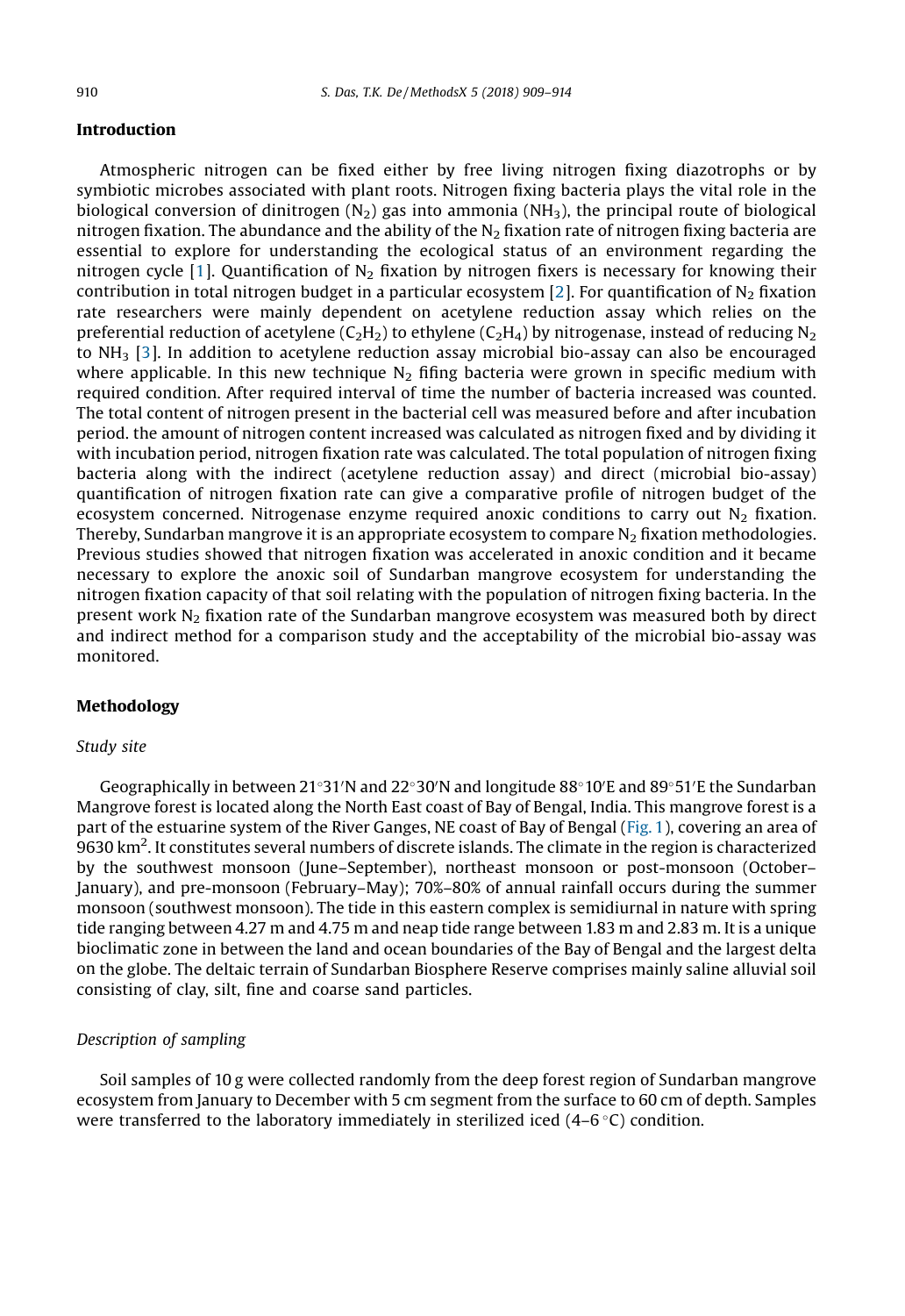<span id="page-2-0"></span>

Fig. 1. Map showing the study area.

#### Microbial bio-assay

- At first the soil sample collected from each depth was homogenized separately with the sterilized phosphate buffer isotonic solution.
- $\bullet$  The soil suspension was then filtered through a membrane filter (pore size, 0.8  $\mu$ m) using vacuum pump. This filtration was done to separate bacterial cells from other microbes and benthic phytoplankton as previous study reported that soil bacterial cells may attain maximum of  $0.5 \mu m$  in diameter [\[4](#page-5-0)].
- The filtrate thus contained only bacterial cells. Serial dilution up to  $10^{-4}$  was done using sterilized phosphate buffer isotonic solution and 1 ml of this dilution bacterial suspension was inoculated into 30 different petriplates containing 15 ml of nitrogen free medium, Jensen's medium (Composition: Sucrose 20 g L $^{-1}$ , Dipotassium phosphate 1 g L $^{-1}$ , Magnessium sulphate 0.5 g L $^{-1}$ , Sodium Chloride  $0.5$  g L $^{-1}$ , Ferrous sulphate  $0.1$  g L $^{-1}$ , Sodium molybdate  $0.005$  g L $^{-1}$ , Calcium carbonate 2 g L $^{-1}$ , Agar  $15 g L^{-1}$ ) [\[5](#page-5-0)].
- The plates were incubated for 2 weeks at 30 °C under  $N<sub>2</sub>$  atmosphere of 5 ppmv of concentration in an isolated incubation chamber. Pure colonies were obtained by repeating subculture through streaking on Jensen's medium.
- Morphologically different colonies were isolated and subcultured for <sup>10</sup> generations to be confirmed that the plates contained only free living  $N<sub>2</sub>$  fixing bacteria. Pure culture obtained from the 10th generation was isolated from the medium with phosphate buffer saline solution.
- From this bacterial suspension serial dilution was made up to  $10^{-4}$  using sterilized phosphate buffer isotonic solution and 1 ml of this solution was inoculated on petriplates contained 15 ml of Jensen's medium and incubated under  $N_2$  atmosphere. This was done in duplicate. The petriplates were monitored in an interval of 12 h to count the increase in number of colony forming unit.

Total bacteria cell = cfu X number bacteria cell present in that colony

• Each colony was then monitored for quantification of free living  $N<sub>2</sub>$  fixing bacteria by using haemocytometer.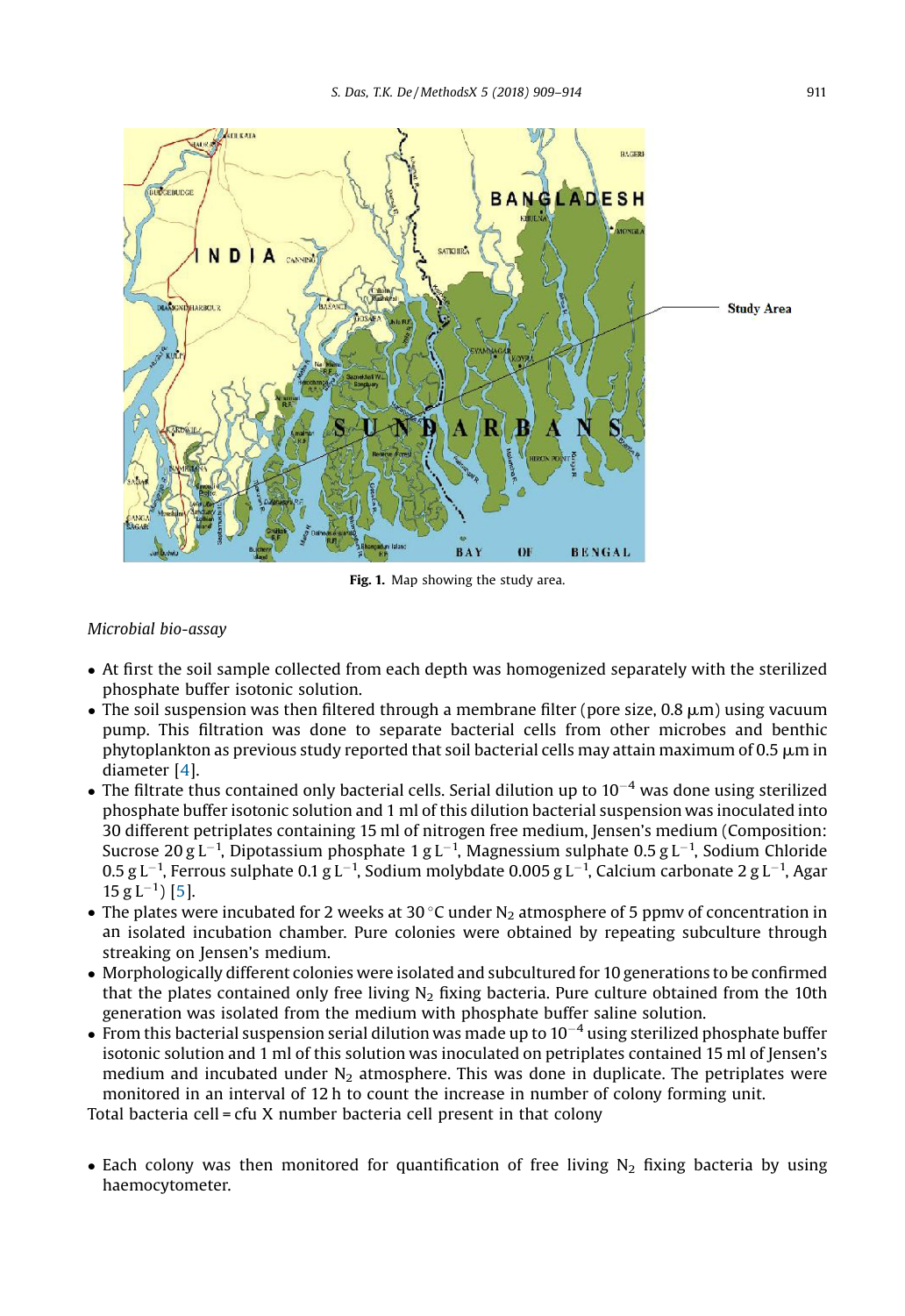- Total bacterial cell generated was calculated by multiplication of colony number and the bacterial cell found in the respective colony.
- From the replicate petriplates microbial sample was analyzed for quantification of nitrogen present in their cell by the high-temperature catalytic oxidation (HTCO) method [[6](#page-5-0)].
- The amount of N<sub>2</sub> fixed by the free living N<sub>2</sub> fixing bacteria was divided by the incubation period for getting the rate of  $N<sub>2</sub>$  fixation rate.

Rate of N<sub>2</sub> fixation =  $\frac{(amount of N in bacterial cell)_{after 2 weeks} - (amount of N in bacterial cell)_{initial}}{$ (Incubation Period) X mass of dry wt of soil

#### Acetylene reduction assay

Soil slurry samples were collected with 5-mL sterile syringes with the top end of the syringe removed. Then, 10% of the atmosphere of each vial containing 10 ml soil slurry was substituted with gaseous acetylene and incubated at 28 C. Ethylene production in each vial was quantified, using a gas chromatograph equipped with a flame ionization detector and a capillary column. The chromatograms were used to integrate the areas of the curves of  $C_2H_2$  and ethylene ( $C_2H_4$ ) to estimate  $C_2H_4$  production [[7](#page-5-0)].

# Quantification of  $N_2$  fixers

Homogenization of 10 g of soil samples from different depth was done in sterile phosphate buffer. Serial dilutions up to  $10^{-4}$  were made and inoculation was done with 0.1 ml in the Jensen's medium. Isotonic solution with the soil was prepared from NaCl and sterilized distilled water (1 ltr) and pH maintained at 8.3 [[8](#page-5-0)].

#### Statistical analysis

Multiple regression analysis was done using a MINITAB (version 13.0) statistical package.

#### Result

The rate of nitrogen fixation measured by bio-assay showed positively correlation with the population of free living N<sub>2</sub> fixing bacteria present in the soil ( $R^2$  = 0.85, p < 0.005, n = 85). The rate of nitrogen fixation measured by acetylene reduction assay (ARA) was found to be positively correlated with the population of free living N<sub>2</sub> fixing bacteria ( $R^2$  = 0.78, p < 0.005, n = 85). Nitrogen fixation measured by bio-assay showed  $R^2$  value 1.08 times more than that of acetylene reduction assay [\(Figs.](#page-4-0) 2 [and](#page-4-0) 3). More  $R^2$  value suggested more acceptability of bio-assay technique over ARA method. Previous study reported the difficulties in ARA technique due to slow diffusion of acetylene and ethylene through soil slurries [[9](#page-5-0)]. Total inorganic nitrogen (TIN) content of the soil was found to be negatively correlated with nitrogen fixation rate measured by acetylene reduction assay ( $R^2 = 0.84$ ,  $p < 0.005$ ,  $n = 85$ ) and nitrogen fixation rate measured by bio-assay ( $R^2 = 0.88$ ,  $p < 0.005$ ,  $n = 85$ ). The soil sample with less TIN showed more nitrogen fixation rate. The lower range of content of soil TIN (0.91  $\mu$ g g<sup>-1</sup> dry wt of soil) showed higher range of nitrogen fixation rate (32.18 nmol N fixed hr<sup>-1</sup> g<sup>-1</sup> dry wt of soil). The  $R^2$  value regarding it was 1.04 times more for the bio-assay method than that of ARA method ([Figs.](#page-4-0) 4 and 5).

#### Discussion

The present study implied its effectiveness for measurement of  $N_2$  fixation rate in wetlands or swamps like Sundarban mangrove forest. Difficulties of ARA can be solved by this simple incubation technique where applicable. Similar technique can be applied for different strains of Nitrogen fixer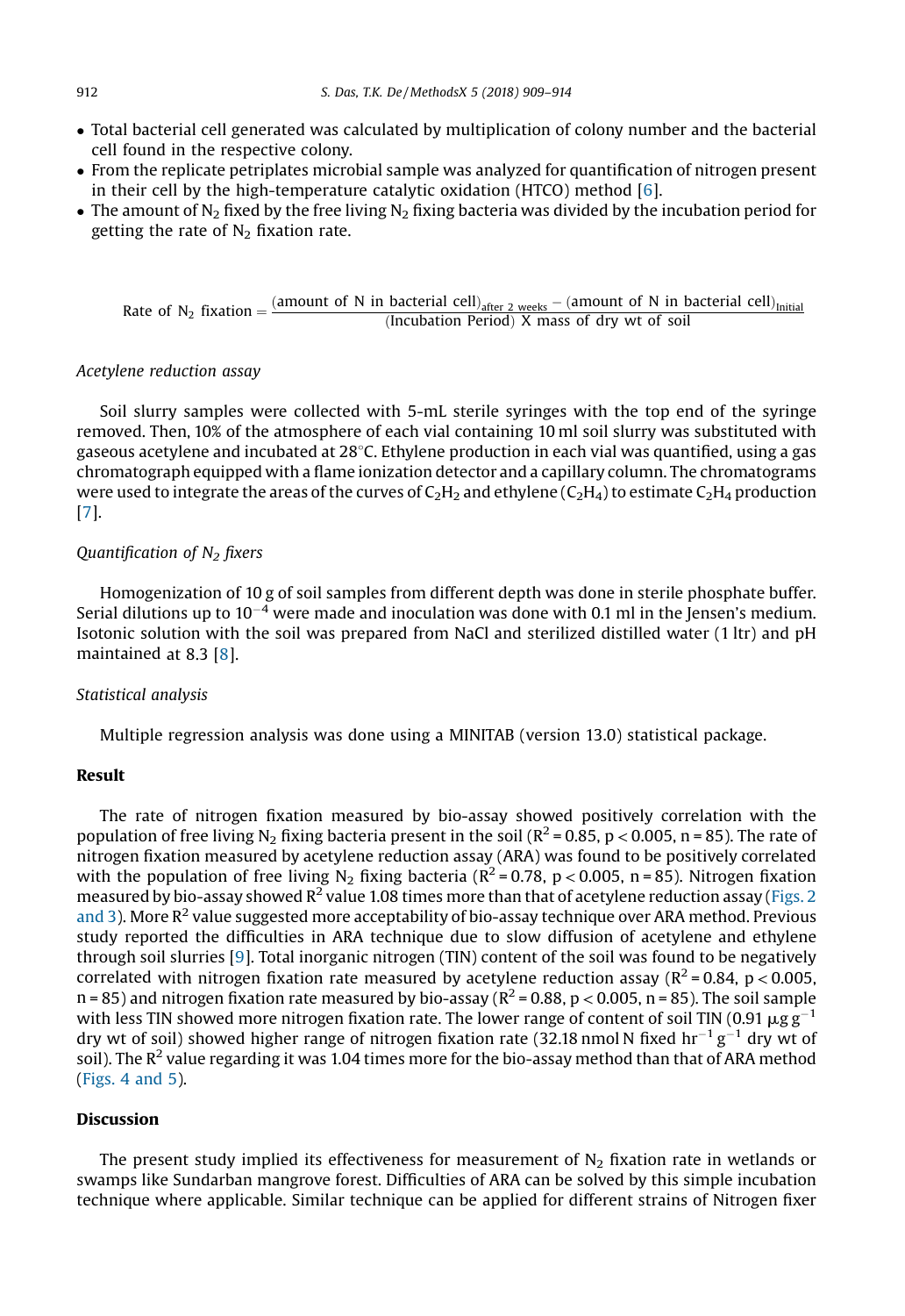<span id="page-4-0"></span>

Fig. 2. Correlation graph between N<sub>2</sub> fixation rate by Acetylene Reduction Assay and population of free living N<sub>2</sub> fixing bacteria.



Fig. 3. Correlation graph between N<sub>2</sub> fixation rate by Microbial bio Assay and population of free living N<sub>2</sub> fixing bacteria.



Fig. 4. Correlation graph between  $N_2$  fixation rate by Microbial bio Assay and total inorganic nitrogen (TIN) present in the soil.